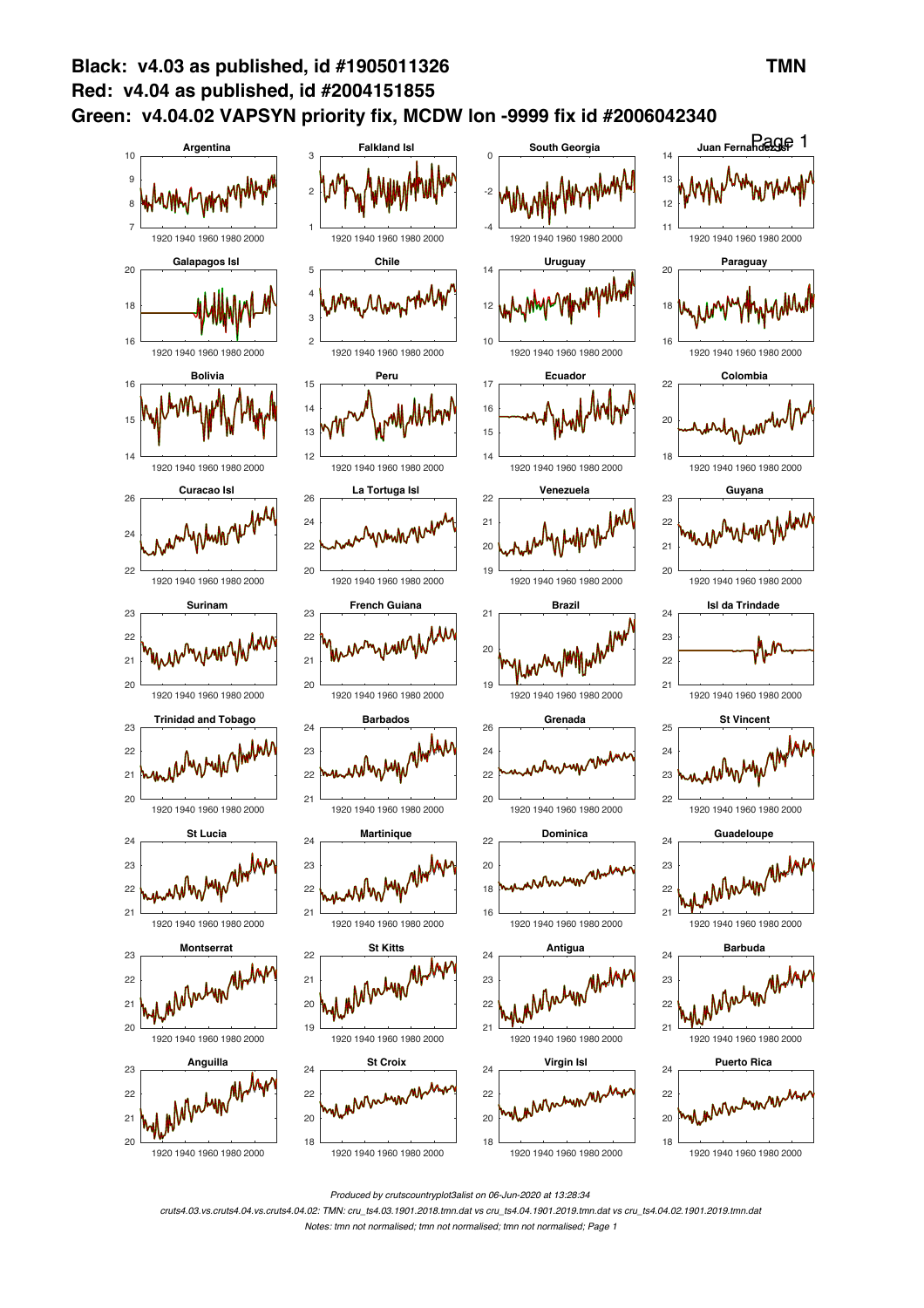

*Produced by crutscountryplot3alist on 06-Jun-2020 at 13:28:36*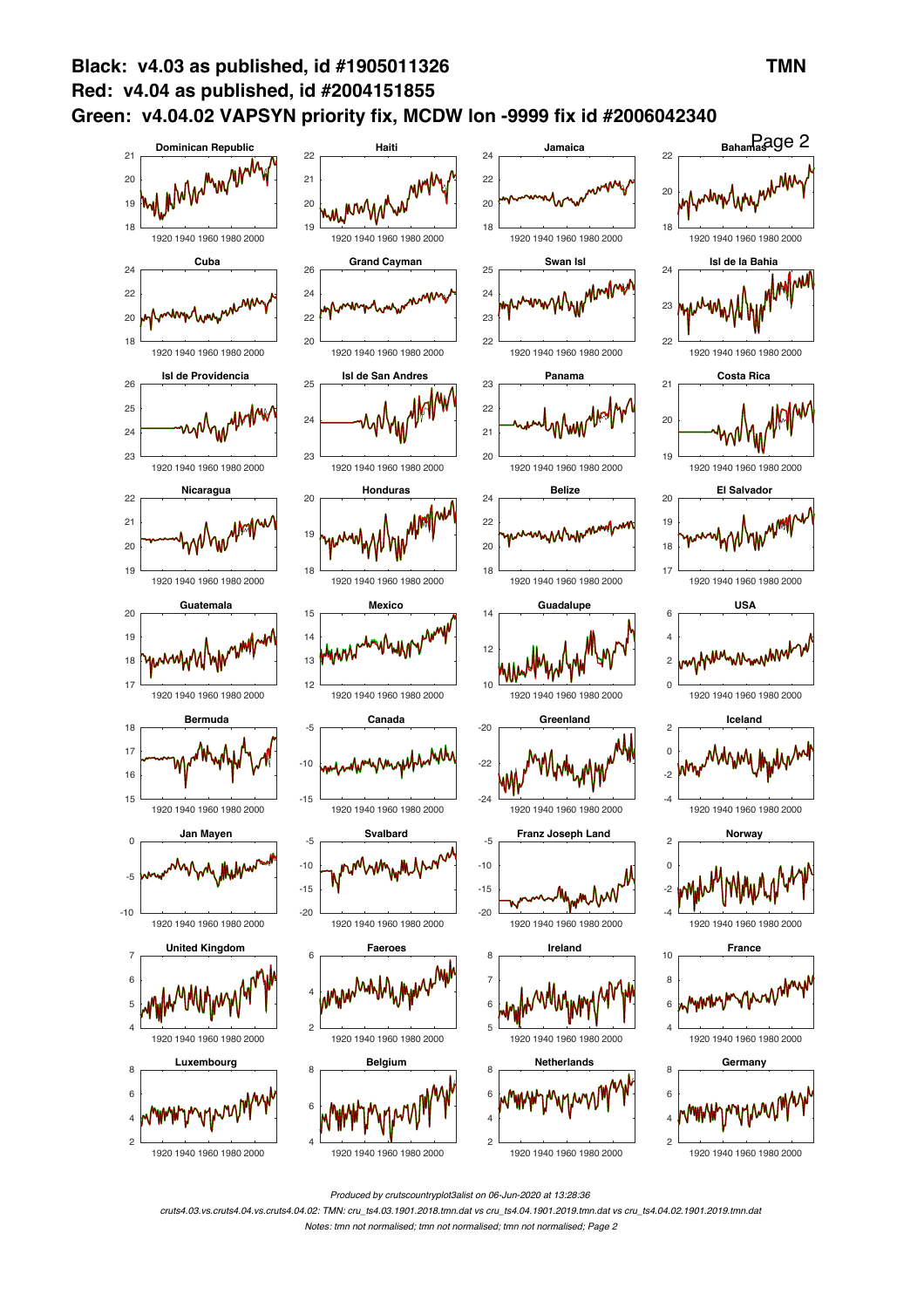

*Produced by crutscountryplot3alist on 06-Jun-2020 at 13:28:38*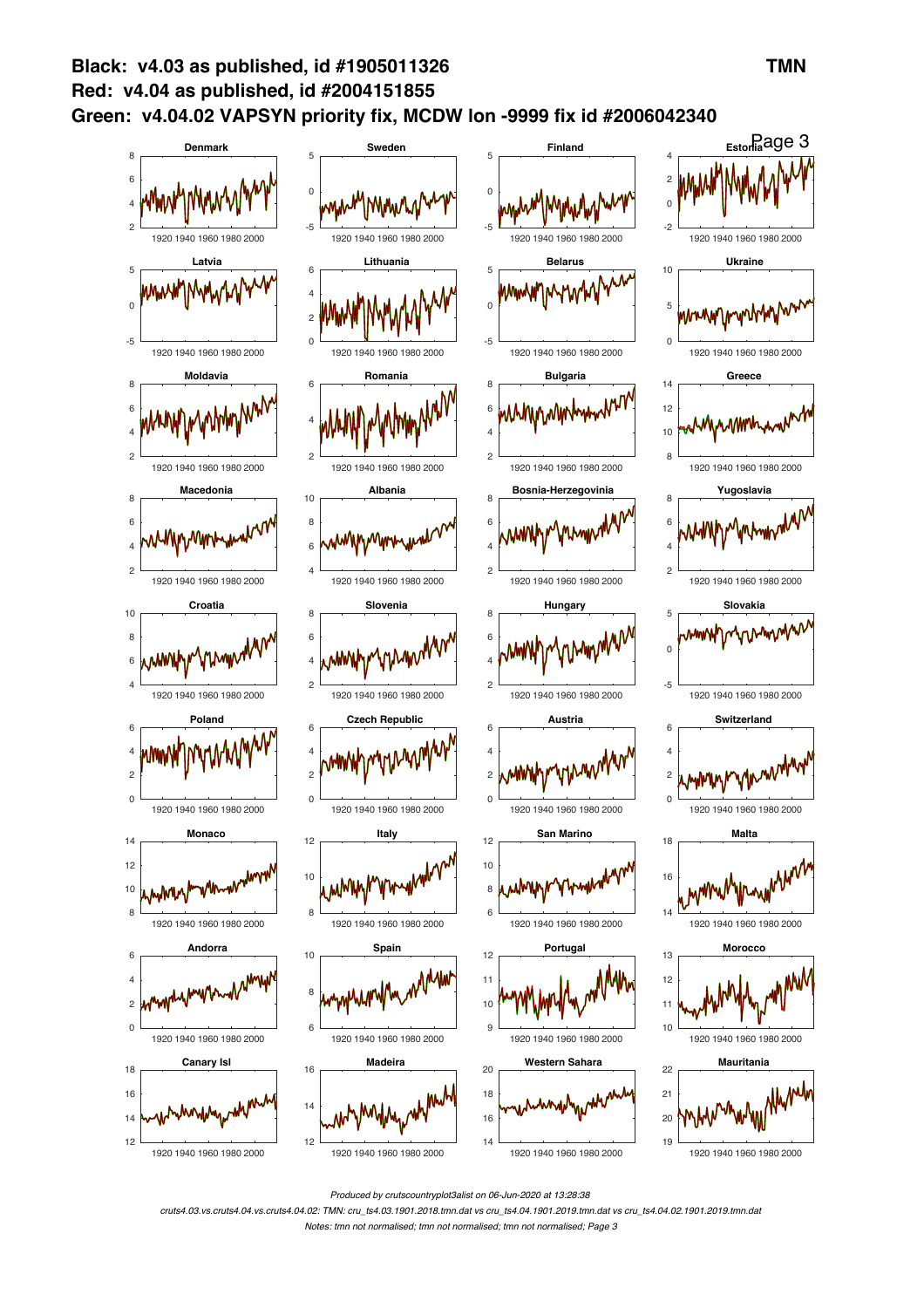

*Produced by crutscountryplot3alist on 06-Jun-2020 at 13:28:39*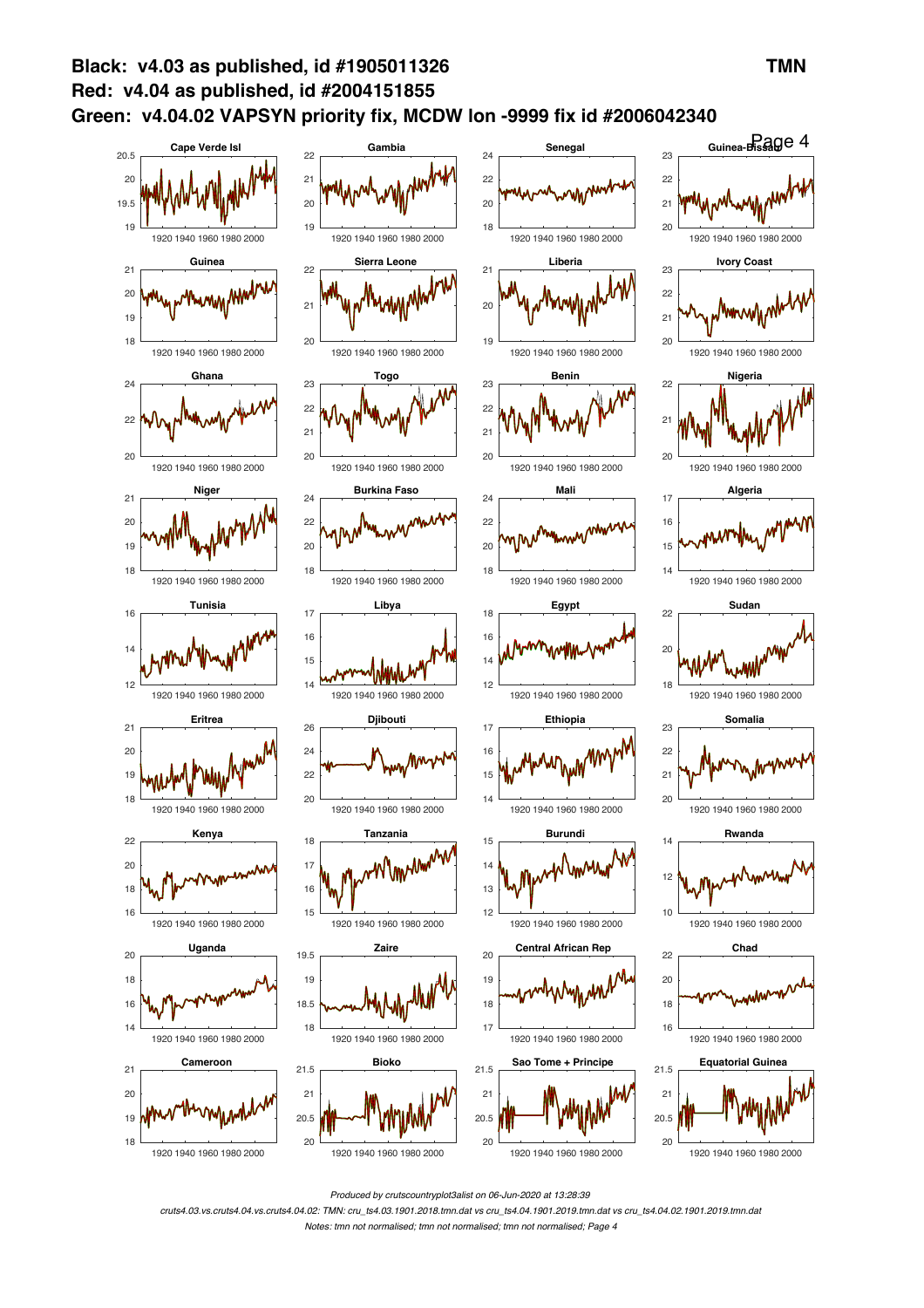

*Produced by crutscountryplot3alist on 06-Jun-2020 at 13:28:41*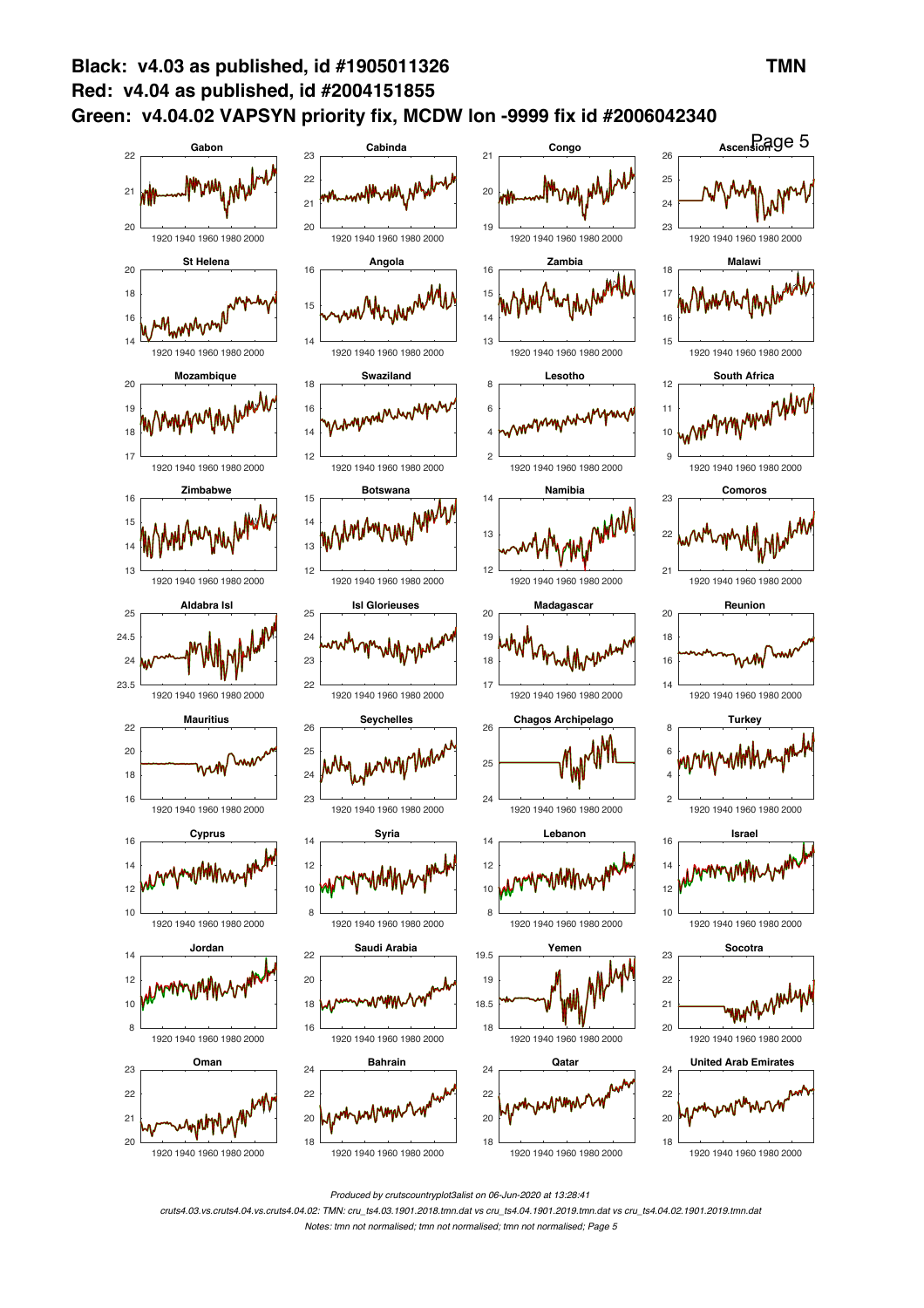

*Produced by crutscountryplot3alist on 06-Jun-2020 at 13:28:43*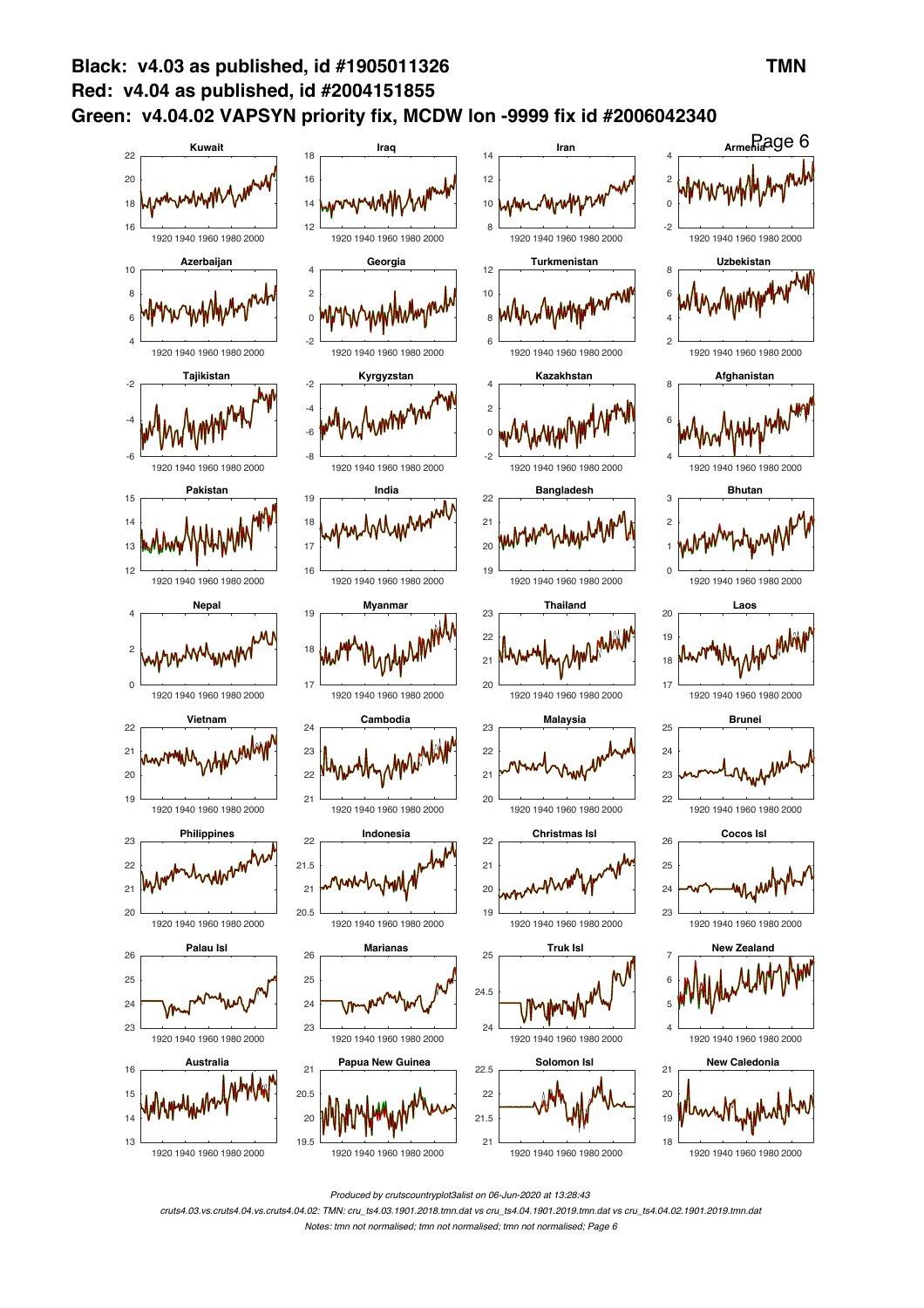

*Produced by crutscountryplot3alist on 06-Jun-2020 at 13:28:45*